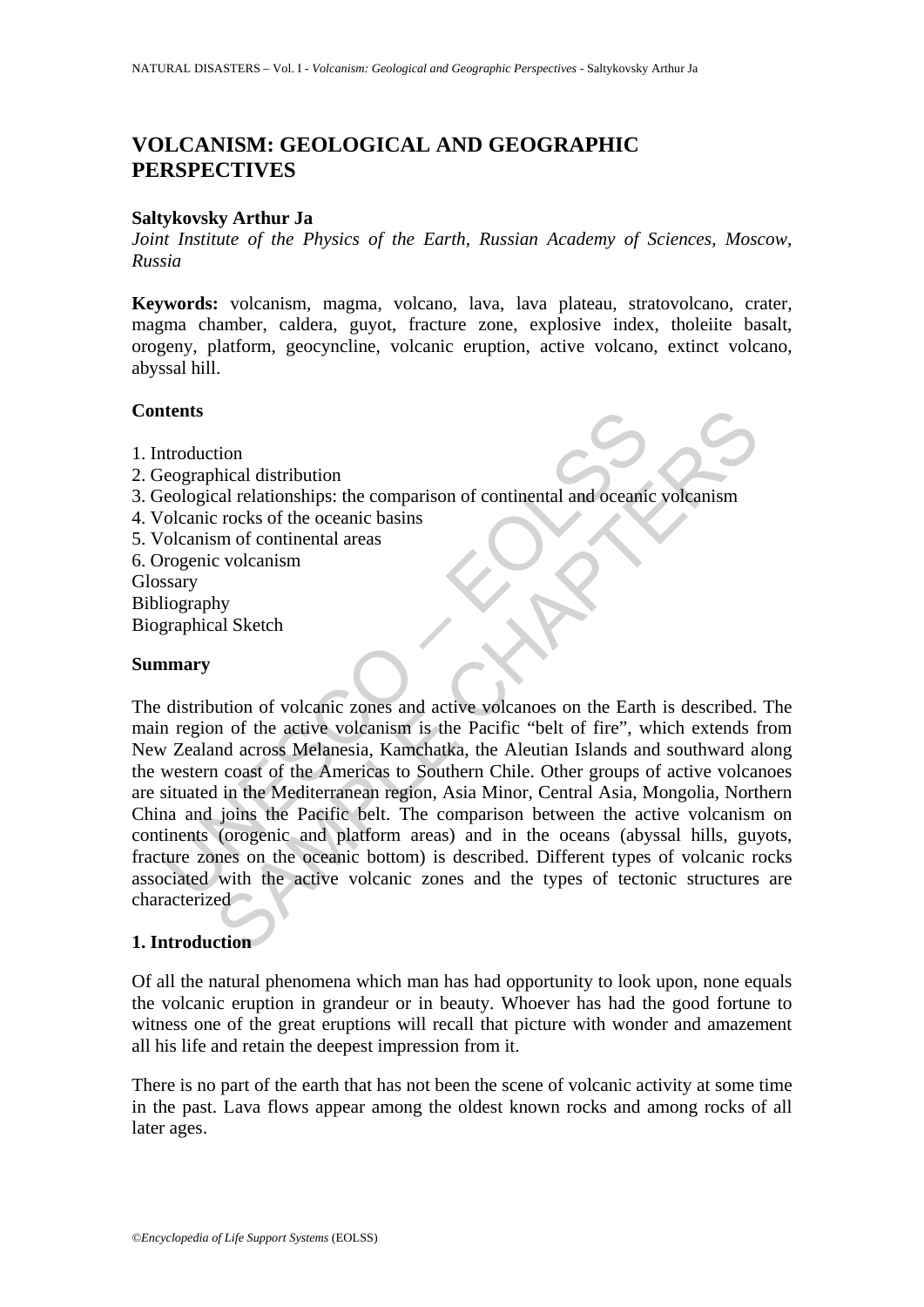Volcanoes have been playing an increasingly significant part in the life of humanity. They have created many parts of continents, most of the islands in the oceans; the water on the surface of the earth and the atmosphere took hundreds of millions of years to form, freed form the body of the earth thanks to volcanoes and hot springs. It has been established that the greatest density of the agricultural population is to be found where there have been eruptions of ash, and that the majority of arable land and the earth's surface gained its fertility from this ash. Volcanoes are a powerful source of thermal energy, enormous energy reserves for the future. A few decades ago the idea of using a volcano as a steam-boiler for a power-station would have seemed the wildest fantasy. Today the capture of volcanic energy which is wasted by nature is one of the tasks that are now facing scientists. The day is not far off when the reserves of energy inside each volcano will be calculated like the reserves of oil and coal.

As science and technology progress the points of contact between volcanoes and humans grow ever more frequent. To come face to face with an active volcano means to touch upon a wide variety of scientific, philosophical and aesthetic problems.

science and technology progress the points of contact between<br>the sams grow ever more frequent. To come face to face with an active<br>the upon a wide variety of scientific, philosophical and aesthetic pro-<br>canism is restrict Experience of the particular of the second tells of the particular tells and the particular tells of the particular tells and the particular tells of the particular of the particular of the particular of the particular of Volcanism is restricted to certain geographic areas and certain geologic environments; and there is no doubt that in the past also it was restricted to similar environments, the geographical location of which shifted with the gradual evolution of the earth's crust. The generation and rise of magma are determined by the geological processes that are continually modifying the earth's surface, heaving up folded or faulted mountain ranges, elevating the crust in broad arches where former folded mountains have been eroded away, or tearing open the crust in great rifts that may extend for hundreds or thousands of miles. Indeed, volcanism is an integral part of these events, and an understanding of volcanism will aid greatly in understanding the fundamental forces that bring them about.



## **2. Geographical distribution**

Figure 1. The distribution of active volcanoes ( red points) on the Earth. (After http:// vulcan.wr.usgs.gov. (Glossary). Plate Tectonics /Maps/map\_plate\_tectonics\_world.html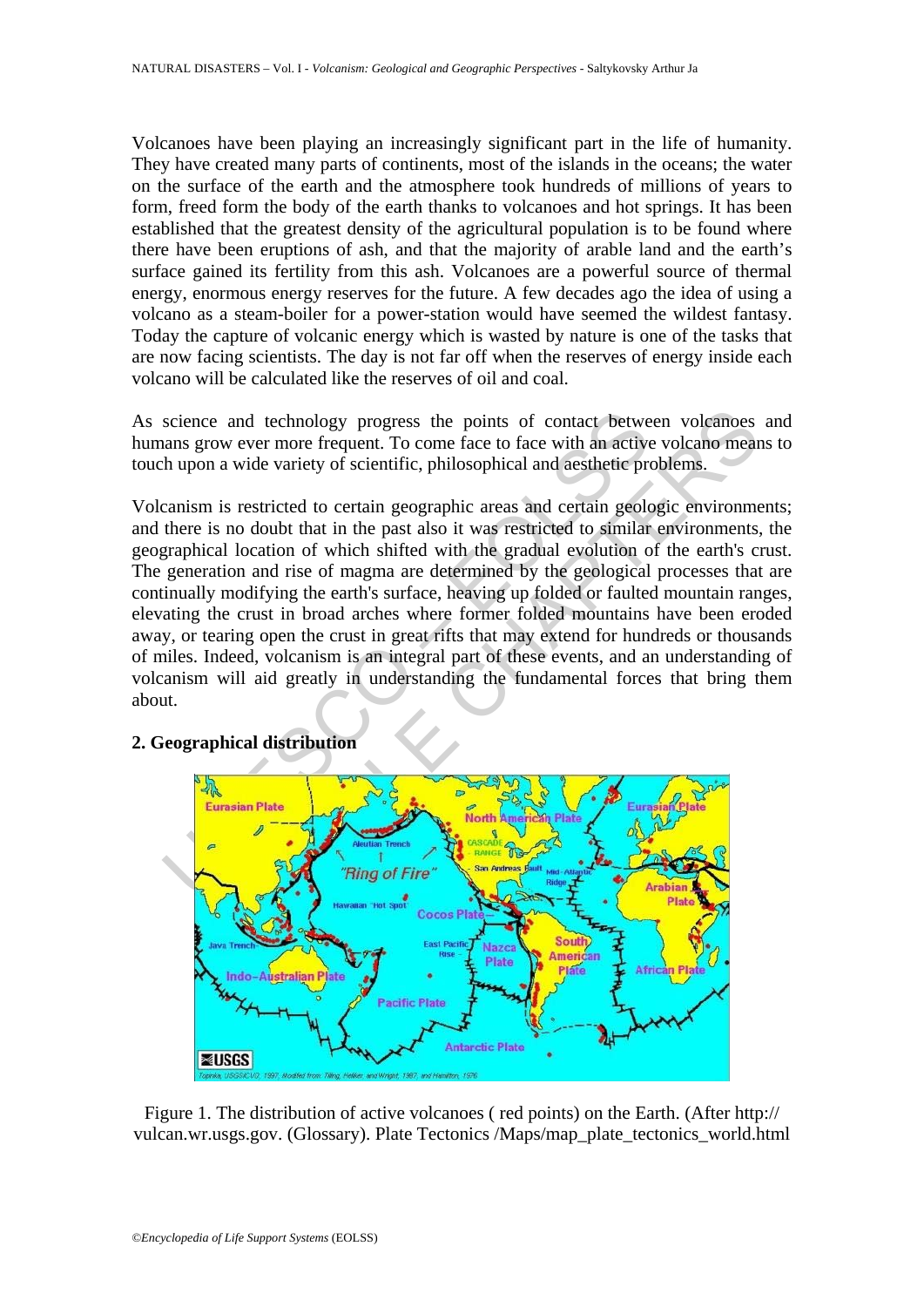At present, a vast majority of active and recently extinct volcanoes are concentrated in a belt that encircles the Pacific Ocean and coincides in a general way with regions of recent mountain building. This "belt of fire" extends from New Zealand northward through Melanesia into eastern Indonesia, the Philippines, Japan, and Kamchatka, eastward through the Aleutian Islands and southern Alaska, and southward along the western coast of the Americas to southern Chile (Figure 1). Volcanoes in Antarctica complete the circle. To be sure, there are gaps in the line, such as that from Alaska to southern British Columbia, and northern California to Mexico, but these gaps are to a considerable extent more apparent than real and due largely to the short span of history in those areas. Volcanoes have been active in them in the not-distant past.

critions to them have been raised. Briefly, the concept is as fo<br>es of lithosphere (the crust and uppermost part of the earth's man<br>move laterally over an asthenosphere (zone of lower rigid<br>sphere plates move outward from to them have been raised. Briefly, the concept is as follows. Large is to them have been raised. Briefly, the concept is as follows. Large inhosphere (the crust and uppermost part of the earth's mantle) are considered hy o Currently, the hypotheses of sea-floor spreading and "plate tectonics" are gaining wide acceptance, although they certainly cannot as yet be considered proven, and important objections to them have been raised. Briefly, the concept is as follows. Large rigid plates of lithosphere (the crust and uppermost part of the earth's mantle) are considered to move laterally over an asthenosphere (zone of lower rigidity) beneath. The lithosphere plates move outward from broad ridges, or "rises," most of which are beneath the oceans. The outward flow of heat on the ridge is generally several times as great as it is in adjacent areas, and it appears probable that the ridge is the result of local heating and expansion of the underlying mantle. Outward movement of the plates at approximately right angles to the ridge tears the lithosphere apart along the crest of the ridge, and magma rises into the tensional rift creating new lithosphere, partly by volcanic eruptions and partly by very numerous shallow intrusions. Such a zone is the Mid-Atlantic Ridge, and other mid-ocean ridges such as the East Pacific Rise are thought to be similar. The rate of broadening of the lithosphere over the ridge ranges from less than an inch per year on parts of the Mid-Atlantic Ridge to greater than 8 cm per year on parts of the East Pacific Rise. Since other evidence demonstrates that the earth's circumference cannot be increasing at a rate equal to more than a small portion of this, if it is increasing at all, it follows that lithosphere must be destroyed elsewhere at a rate approximately equal to that of creation of new lithosphere on the ridges. This destruction occurs at the distal edges of the plates, where the lithosphere plunges downward beneath the edges of the bordering plates along underthrust fault zones, commonly called "Benioff zones" after the seismologist, Hugo Benioff, who first demonstrated their existence. This "subduction" of the lithosphere commonly occurs at the boundary between ocean and continent. The downward-moving oceanic plate may scrape off an accumulation of sedimentary and associated volcanic rocks against the edge of the overriding continental plate, and this scraped-off mass, together with sedimentary material on the edge of the continental plate, may be crushed and thickened into belts of folded mountains. The entire edge of the Pacific Ocean, with its festoons of folded mountain ranges, is of this nature, and it is worthwhile noting the common association of volcanic activity with the folded belts. The subduction zones may, however, be located within the continents or within the oceans, instead of at their border, and such volcanic island arcs as the Mariana and Tonga Islands, with oceanic crust on both sides of them, are thought to mark intra-oceanic subduction zones.

The cause of the movement of the lithosphere plates away from the ridge crests and of their sinking in the subduction zones is still very uncertain, Most commonly the outward movement is attributed to convection currents, rising beneath the ridge and moving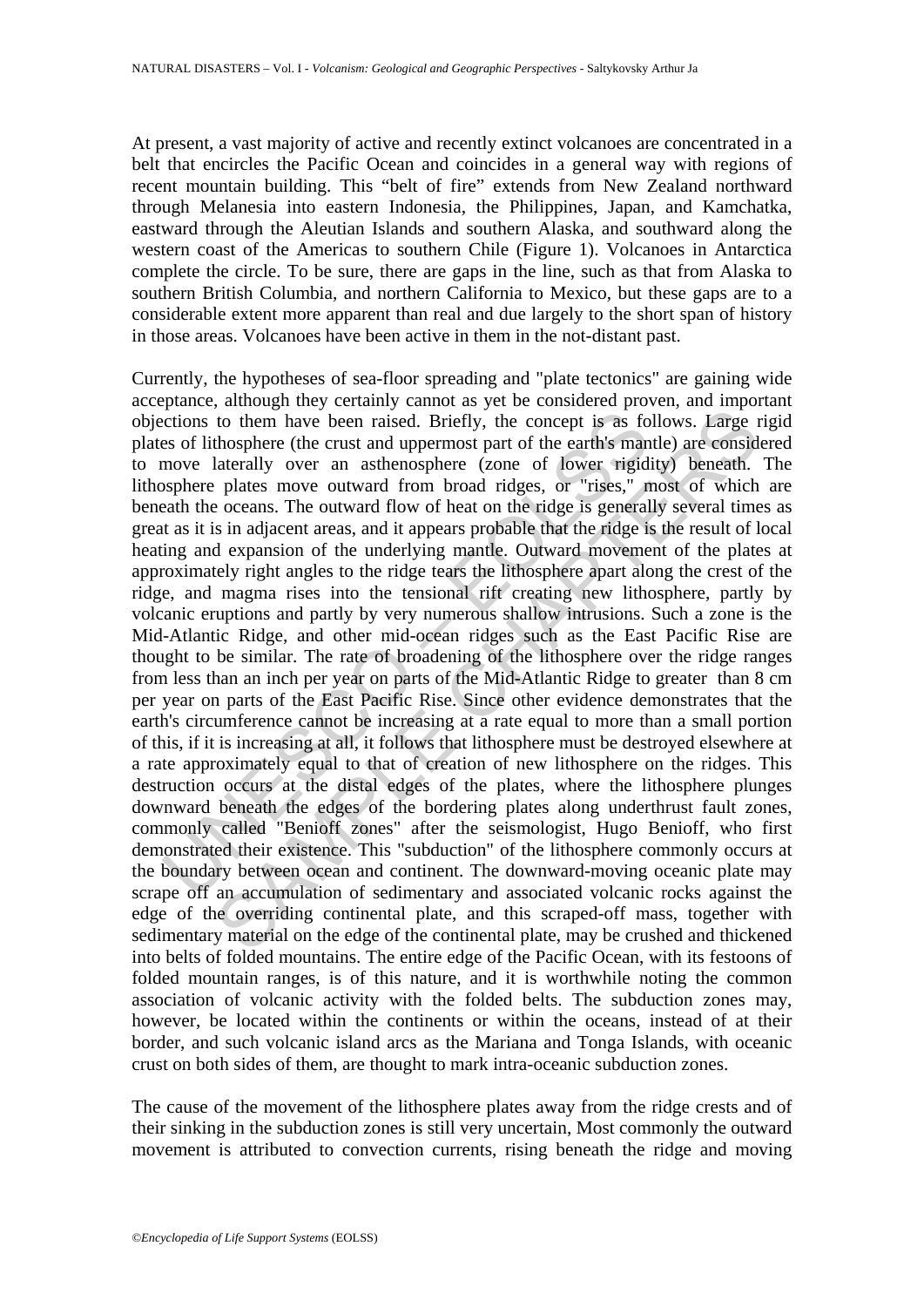outward in the top of the asthenosphere and rafting along the overlying lithosphere, but there is also a possibility that the motion is caused partly, or even entirely, by sliding due to gravity, of the plate down the slope of the ridge. In the subduction zone the lithosphere may be dragged down by a descending convection current or pushed down by the sliding crust behind it; or it may sink, because of its greater specific gravity, into less dense heated asthenosphere beneath; or all three mechanisms may contribute. As the lithosphere plate descends, it is presumably transformed into asthenosphere, but partial melting may release magma which moves upward through the edge of the overlying plate. The movement of the lithosphere away from the ridge may be in part, or even wholly, the result of dragging by the sinking lithosphere in the subduction zone. Obviously, the whole mechanism remains highly hypothetical. Further discussion of plate tectonics is not warranted here.

ut 150 volcanoes have been active in British Columbia a<br>stocene and Holocene (Recent) time. Most are cinder cones and<br>flows resembling those of Paricutin and probably formed by sing<br>120 are composite volcanoes formed by re ) volcanoes have been active in British Columbia and Yukon du<br>
20 and Holocene (Recent) time. Most are cinder cones and associated bases<br>
resembling those of Paricutin and probably formed by single eruptions, b<br>
20 ecompos About 150 volcanoes have been active in British Columbia and Yukon during Pleistocene and Holocene (Recent) time. Most are cinder cones and associated basaltic lava flows resembling those of Paricutin and probably formed by single eruptions, but at least 20 are composite volcanoes formed by repeated eruptions ranging in composition from basalt through andesite and dacite to rhyolite. One of the latter, Mt Edziza, consists of a basaltic shield formed during Pliocene time, overlain by a complex of andesite, dacite, and rhyolite domes formed during the Pleistocene, surrounded by about 30 very young basaltic cinder cones and associated lava fields. At least three eruptions of the latter have taken place during the last 1800 years. Farther south, the Aiyansh Volcano produced a cinder cone and a lava flow of alkalic basalt with an area of about 39 square kilometers and a volume of about 0. 4 cubic kilometer only about 220 years ago.

In the Mohave Desert of southeastern California several cinder cones and associated lava flows of alkalic basalt, including Mt Pisgah and Amboy Crater, were formed during Pleistocene and Holocene time. Farther north, in Death Valley, the Ubehebe Craters also are very recent. In the northern end of the Owens Valley the Bishop ignimbrite erupted only about 700,000 years ago. Still later are the Mono Craters to the north and basaltic cinder cones and lava flows along the foot of the Sierra Nevada to the south. The basalt flow of Devil's Postpile, within the Sierra Nevada, is of Pleistocene age. A very important spur of the circum-Pacific belt extends eastward through Indonesia in

the region where the folded mountain ranges of southern Asia join the structures of the Pacific Rim. The loop of volcanoes that extends through the Lesser Antilles, east of the Caribbean Sea, probably should be regarded as an eastern outlier of the circum-Pacific belt. The Scotia arc also is a loop of folded mountains swinging eastward into the Atlantic from Cape Horn and connecting with the Palmer Peninsula of Antarctica, with active volcanoes in the South Sandwich Islands at the eastern end of the arc and at least two active volcanoes close to the Palmer Peninsula. About three quarters of the earth's active volcanoes lie in the Pacific girdle as thus defined, and 14 per cent are in Indonesia alone.

Still other groups of active volcanoes lie in the Mediterranean region, northern Asia Minor, the vicinity of the Red Sea, and central Africa. Most of the latter are associated with the great Rift Valleys within which lie Lakes Victoria, Tanganyika, Albert,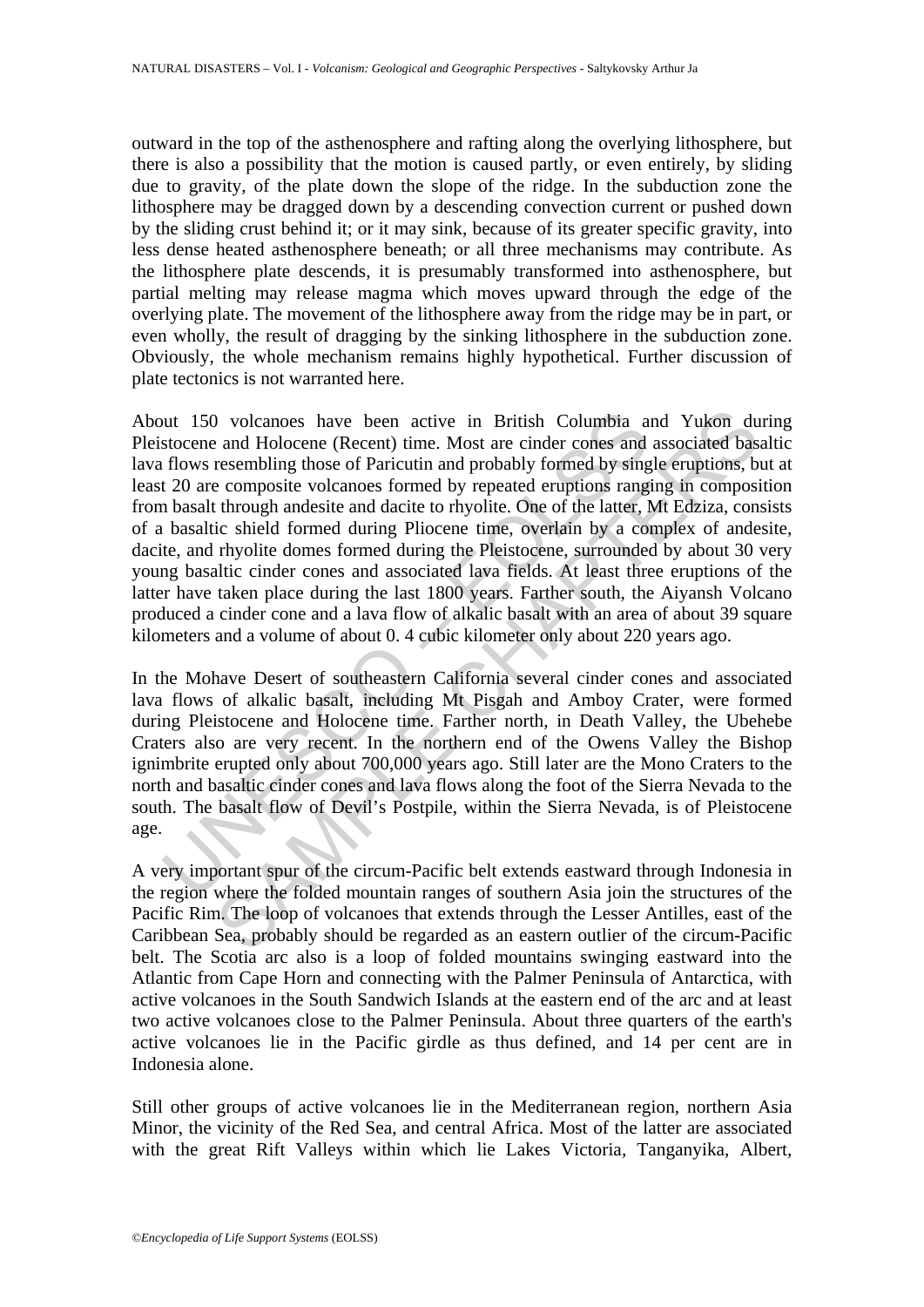Edward, Malawi and Kivu. At the head of the Gulf of Guinea on Africa's west coast, Cameroon Mt. is one of a line of volcanoes that is continued offshore by Fernando Poo, Principe, Sao Tome, and Annobon Islands. Beyond Lake Chad, 2400 km inland but on the same alignment, is the Tibesti region with its recently extinct volcanoes. The classical volcanoes of the Mediterranean are mostly in Italy, west of the Apennine Mts.; but in the Cyclades Islands southeast of the peninsula of Greece lies Santorin (Thera) Volcano, a great eruption of which may have been largely responsible for the destruction of the Minoan civilization. Mt. Ararat, of Biblical fame, is one of the volcanoes of northern Asia Minor, but it does not appear to have erupted in historical times.

shown in Figure1, as well as those of active island volcano<br>orotion of known eruptions in the oceans to those on the cont<br>eadingly small. Many historic submarine eruptions, and even sor<br>level on remote islands, must have e in Figure1, as well as those of active island volcanoes. However,<br>of known eruptions in the oceans to those on the continents is cert<br>of known eruptions in the oceans to those on the continents is cert<br>of known eruptions Only about 17 per cent of the known active volcanoes of the world lie within the true ocean basins; 83 per cent are continental. The locations of known submarine eruptions are shown in Figure1, as well as those of active island volcanoes. However, the proportion of known eruptions in the oceans to those on the continents is certainly misleadingly small. Many historic submarine eruptions, and even some eruptions above sea level on remote islands, must have escaped observation, and still more have gone unrecorded. Not only is the area of the ocean very large and the chance of a literate observer being in the right place at the right time very small, but eruptions at deepocean depths probably seldom produce recognizable disturbances at the surface. A great deal of volcanic activity has taken place in the ocean basins in the past. There is little question that the floors of the deep-ocean basins consist very largely of basaltic lava flows, and although some of them are probably moderately old, many are geologically young. A. Rittmann hazards the opinion that submarine volcanism has been at least equal to, and probably greater than, that of the continent.

About 1,000 islands are scattered within the Pacific Ocean basin, excluding the numerous islands around the edges that actually belong to the margins of the continents. Some of the islands consist of volcanic rock and are obviously volcanoes; some are still active, and others are in various stages of erosional dissection. Other islands consist of reef limestone and limy sand. It has long been believed that the latter islands are simply caps of limestone on volcanic pedestals, and this has now been confirmed by both seismic surveys and drilling. The limestone ranges from a few hundred to nearly 1,500 meters in thickness, but the mountain below it consists of basalt lava. All of the midocean islands are primarily volcanic. However, only a small proportion of the volcanic mountains are high enough to emerge as islands. H.W.Menard estimates that the Pacific Basin contains about 10,000 seamounts more than 1,000 meters high but not high enough to reach the sea surface. In addition, there may be as many as 100,000 abyssal hills less than 1,000 meters high. In form, the seamounts closely resemble subaerial shield volcanoes. They are broadly rounded with slopes ranging from about 25 to 5° merging into the surrounding ocean floor. In plan, they range from nearly circular to ovoid or lobate, again resembling the outlines of the island shield volcanoes. The summits of many, if not most, are indented by .steep-walled craters 300 to1000 meters across and up to 180 meters deep. Some craters have flat floors probably formed by flooding with lava. There is little doubt that most, if not all, of them are in fact shield volcanoes. The abyssal hills are closely similar in form, and most of them also are almost certainly small shield volcanoes, though some may be up-domings of the ocean floor above shallow intrusive bodies (laccoliths). Indeed, relief maps of many parts of